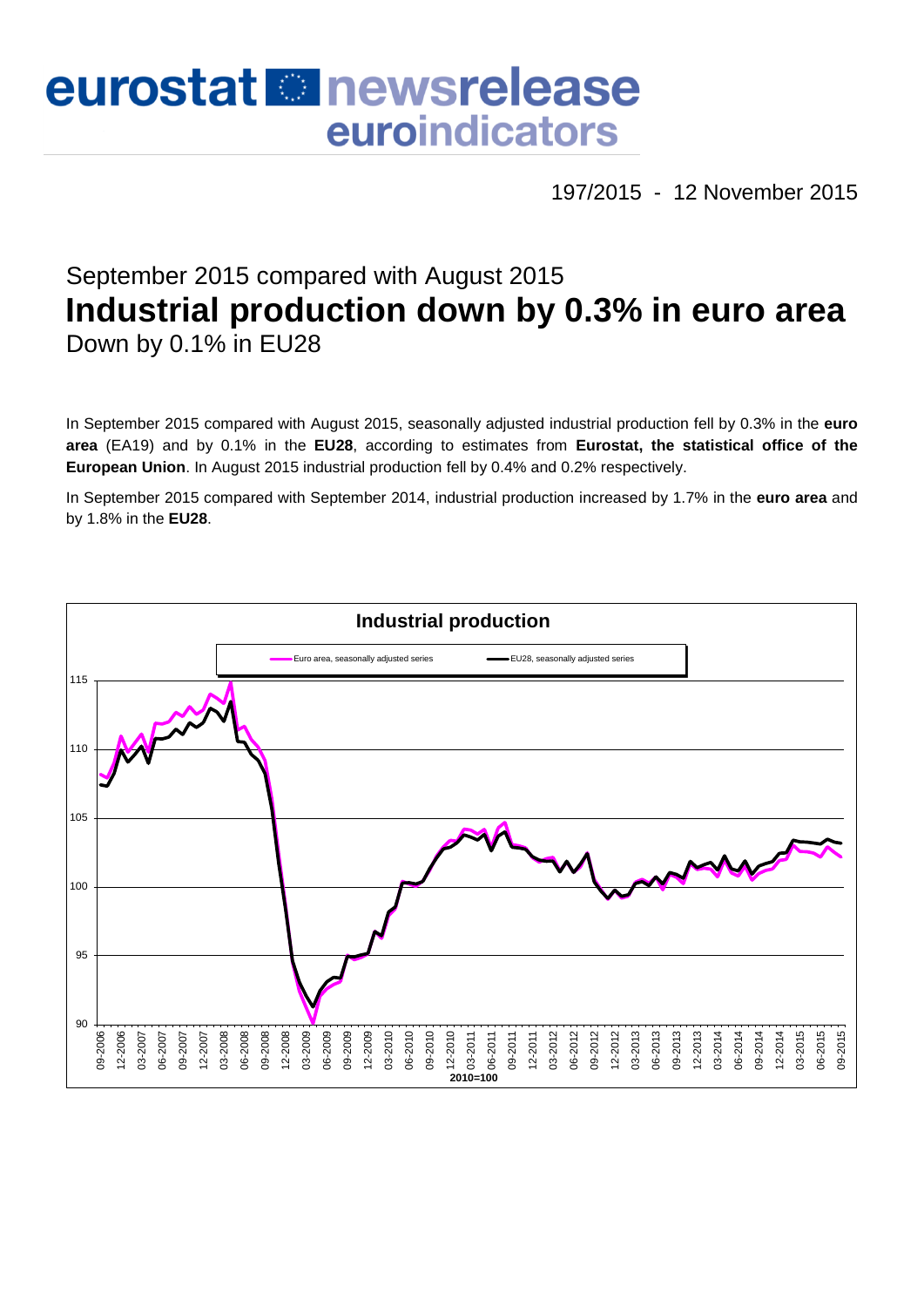# **Monthly comparison by main industrial grouping and by Member State**

The decrease of 0.3% in industrial production in the **euro area** in September 2015, compared with August 2015, is due to production of durable consumer goods falling by 3.9%, non-durable consumer goods by 1.0% and capital goods by 0.3%, while production of intermediate goods remained stable and energy rose by 1.2%.

In the **EU28**, the decrease of 0.1% is due to production of durable consumer goods falling by 2.5%, non-durable consumer goods by 0.6% and energy by 0.2%, while production of both capital goods and intermediate goods rose by 0.1%.

Among Member States for which data are available, the largest decreases in industrial production were registered in **Ireland** (-2.4%), **Lithuania** (-2.3%) and **Greece** (-1.9%), and the highest increases in **Croatia** (+5.9%), **Hungary** (+2.9%), the **Czech Republic** (+2.6%) and **Slovakia** (+2.2%).

### **Annual comparison by main industrial grouping and by Member State**

The increase of 1.7% in industrial production in the **euro area** in September 2015, compared with September 2014, is due to production of durable consumer goods rising by 2.6%, capital goods by 2.2%, non-durable consumer goods by 2.1% and intermediate goods by 1.8%, while production of energy fell by 1.4%.

In the **EU28**, the increase of 1.8% is due to production of capital goods rising by 2.7%, both durable and nondurable consumer goods by 1.7%, intermediate goods by 1.4% and energy by 0.1%.

Among Member States for which data are available, the highest increases in industrial production were registered in **Ireland** (+14.6%), **Hungary** (+7.9%), **Slovakia** (+7.2%) and **Sweden** (+7.1%). Decreases were observed in the **Netherlands** (-5.6%), **Estonia** (-4.1%) and **Lithuania** (-0.6%).

#### Geographical information

The **euro area** (EA19) includes Belgium, Germany, Estonia, Ireland, Greece, Spain, France, Italy, Cyprus, Latvia, Lithuania, Luxembourg, Malta, the Netherlands, Austria, Portugal, Slovenia, Slovakia and Finland.

The **European Union** (EU28) includes Belgium, Bulgaria, the Czech Republic, Denmark, Germany, Estonia, Ireland, Greece, Spain, France, Croatia, Italy, Cyprus, Latvia, Lithuania, Luxembourg, Hungary, Malta, the Netherlands, Austria, Poland, Portugal, Romania, Slovenia, Slovakia, Finland, Sweden and the United Kingdom.

#### Methods and definitions

The **index of industrial production** measures the evolution of the volume of production for industry excluding construction, based on data adjusted for working day and seasonal effects.

**Seasonally adjusted** euro area and EU series are calculated by aggregating the seasonally adjusted national data. Eurostat carries out the seasonal adjustment of the data for those countries that do not adjust their data for seasonal effects.

Total industry covers [NACE rev.2](http://ec.europa.eu/eurostat/ramon/nomenclatures/index.cfm?TargetUrl=LST_NOM_DTL&StrNom=NACE_REV2&StrLanguageCode=EN&IntPcKey=&StrLayoutCode=HIERARCHIC) sections B to D.

Missing observations from Member States for recent months are estimated for the calculation of the euro area and the EU aggregates.

#### Revisions and timetable

Compared with data issued in the News Release [178/2015](http://ec.europa.eu/eurostat/documents/2995521/7031292/4-14102015-AP-EN.pdf/a51eb8c2-d184-417a-8ccb-098b8976ad89) of 14 October 2015, the monthly percentage changes for August 2015 have been revised from -0.5% to -0.4% in the euro area and from -0.3% to -0.2% in the EU28. The annual percentage changes have been revised from +0.9% to +2.2% in the euro area and from +1.9% to +2.5% in the EU28.

#### For more information

Eurostat's [database section](http://ec.europa.eu/eurostat/web/short-term-business-statistics/data/database) on short-term business statistics Eurostat's [Statistics Explained article](http://ec.europa.eu/eurostat/statistics-explained/index.php/Industrial_production_(volume)_index_overview) on the industrial production index Th[e weights of the Member States](https://circabc.europa.eu/w/browse/5e6d1e48-056c-4c6a-8278-3ab138bcf575) in the EU and euro area aggregates (See file EU-28\_EA-19\_NEWS\_RELEASE\_WEIGHTINGS\_2010) Eurostat's €-indicators [release calendar](http://ec.europa.eu/eurostat/news/release-calendar)

> Issued by: **Eurostat Press Office Vincent BOURGEAIS Tel: +352-4301-33 444 [eurostat-pressoffice@ec.europa.eu](mailto:eurostat-pressoffice@ec.europa.eu)**

For further information on data:

**Marko CIP Tel: +352-4301-34 858 marko.cip@ec.europa.eu**

**Media requests**: Eurostat media support / Tel: +352-4301-33 408 / [eurostat-media-support@ec.europa.eu](mailto:eurostat-media-support@ec.europa.eu) [ec.europa.eu/eurostat/](http://ec.europa.eu/eurostat/) [@EU\\_Eurostat](http://twitter.com/EU_Eurostat)

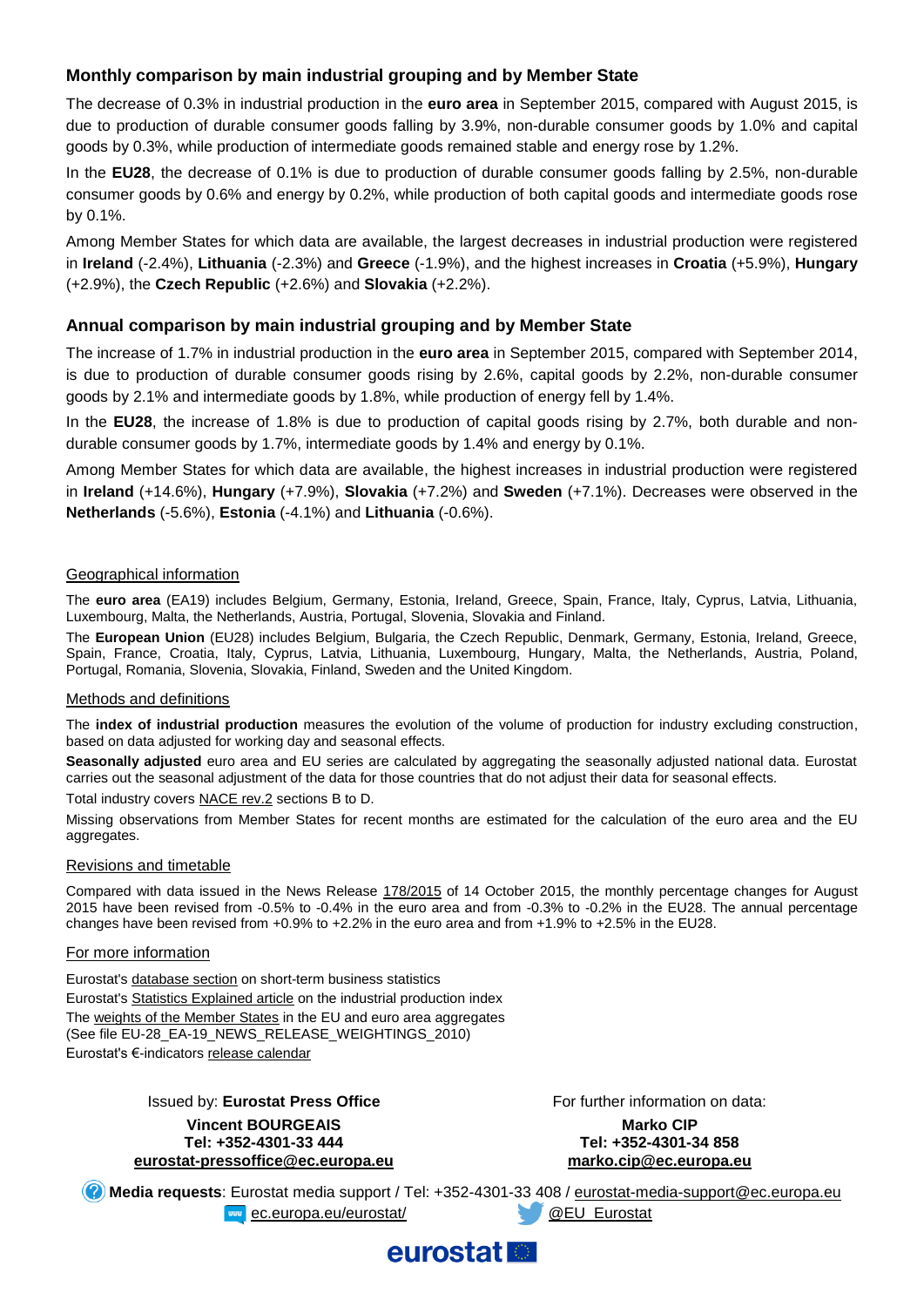# **Industrial production**

% change compared with previous month\*

|                            | Apr-15  | $May-15$ | $Jun-15$ | <b>Jul-15</b> | <b>Aug-15</b> | <b>Sep-15</b> |  |
|----------------------------|---------|----------|----------|---------------|---------------|---------------|--|
| <b>EA19</b>                |         |          |          |               |               |               |  |
| Total industry             | 0.0     | $-0.1$   | $-0.3$   | 0.7           | $-0.4$        | $-0.3$        |  |
| Intermediate goods         | $0.0\,$ | 0.3      | $-0.3$   | $-0.4$        | 0.3           | 0.0           |  |
| Energy                     | $-1.3$  | $-2.7$   | 2.9      | 2.0           | $-3.0$        | 1.2           |  |
| Capital goods              | 0.4     | 1.3      | $-1.5$   | 1.6           | $-1.0$        | $-0.3$        |  |
| Durable consumer goods     | 1.2     | 0.0      | $-1.6$   | 0.8           | 1.9           | $-3.9$        |  |
| Non-durable consumer goods | $-0.6$  | $-0.6$   | $-0.4$   | 1.2           | 0.1           | $-1.0$        |  |
| <b>EU28</b>                |         |          |          |               |               |               |  |
| Total industry             | 0.0     | $-0.1$   | $-0.1$   | 0.3           | $-0.2$        | $-0.1$        |  |
| Intermediate goods         | $-0.1$  | $-0.1$   | 0.0      | $-0.5$        | 0.1           | 0.1           |  |
| Energy                     | $-0.5$  | $-1.0$   | 1.6      | 1.3           | $-1.3$        | $-0.2$        |  |
| Capital goods              | 0.5     | 0.7      | $-0.9$   | 0.7           | $-0.4$        | 0.1           |  |
| Durable consumer goods     | 0.6     | $-0.2$   | $-0.3$   | 0.0           | 1.0           | $-2.5$        |  |
| Non-durable consumer goods | $-1.0$  | $-0.1$   | $-0.5$   | 1.1           | 0.1           | $-0.6$        |  |

The source dataset is availabl[e here.](http://appsso.eurostat.ec.europa.eu/nui/show.do?query=BOOKMARK_DS-069601_QID_2B77704D_UID_-3F171EB0&layout=TIME,C,X,0;GEO,L,Y,0;NACE_R2,L,Y,1;INDIC_BT,L,Z,0;S_ADJ,L,Z,1;UNIT,L,Z,2;INDICATORS,C,Z,3;&zSelection=DS-069601INDIC_BT,PROD;DS-069601UNIT,PCH_PRE;DS-069601INDICATORS,OBS_FLAG;DS-069601S_ADJ,SWDA;&rankName1=UNIT_1_2_-1_2&rankName2=INDIC-BT_1_2_-1_2&rankName3=INDICATORS_1_2_-1_2&rankName4=S-ADJ_1_2_-1_2&rankName5=TIME_1_0_0_0&rankName6=GEO_1_2_0_1&rankName7=NACE-R2_1_2_1_1&sortC=ASC_-1_FIRST&rStp=&cStp=&rDCh=&cDCh=&rDM=true&cDM=true&footnes=false&empty=false&wai=false&time_mode=ROLLING&time_most_recent=true&lang=EN&cfo=%23%23%23%2C%23%23%23.%23%23%23)

| <b>Total industry</b> | Apr-15 | <b>May-15</b> | <b>Jun-15</b> | <b>Jul-15</b> | <b>Aug-15</b> | <b>Sep-15</b> |
|-----------------------|--------|---------------|---------------|---------------|---------------|---------------|
| <b>EA19</b>           | 0.0    | $-0.1$        | $-0.3$        | 0.7           | $-0.4$        | $-0.3$        |
| <b>EU28</b>           | 0.0    | $-0.1$        | $-0.1$        | 0.3           | $-0.2$        | $-0.1$        |
| <b>Belgium</b>        | $-0.9$ | 0.2           | $-2.1$        | 1.9           | 0.7           |               |
| <b>Bulgaria</b>       | 0.4    | 0.7           | 0.6           | $-0.8$        | $-0.2$        | $-1.1$        |
| <b>Czech Republic</b> | 0.7    | $-0.2$        | 0.9           | 1.2           | $-4.2$        | 2.6           |
| <b>Denmark</b>        | $-0.9$ | $-2.5$        | 5.2           | $-5.0$        | 2.9           | $-1.7$        |
| Germany               | 0.6    | 0.4           | $-0.6$        | 0.9           | $-0.8$        | $-1.2$        |
| <b>Estonia</b>        | 1.0    | $-1.4$        | $-0.5$        | $-1.3$        | 1.8           | $-0.5$        |
| Ireland               | 2.2    | $-5.2$        | $-3.7$        | 8.8           | 0.0           | $-2.4$        |
| Greece                | $-1.9$ | $-5.7$        | $-0.3$        | 4.0           | 3.6           | $-1.9$        |
| <b>Spain</b>          | $-0.2$ | 0.4           | 0.6           | 0.6           | $-1.3$        | $1.4$         |
| <b>France</b>         | $-1.1$ | 0.3           | 0.2           | $-1.0$        | 1.7           | 0.2           |
| Croatia               | $-4.1$ | 2.7           | $-3.0$        | 3.6           | $-4.1$        | 5.9           |
| <b>Italy</b>          | $-0.3$ | 0.9           | $-1.0$        | 1.1           | $-0.5$        | 0.2           |
| <b>Cyprus</b>         | 2.1    | 0.7           | $-2.5$        | 2.1           | 0.7           |               |
| Latvia                | 0.1    | $-2.1$        | $-1.3$        | 1.4           | $-1.3$        | $-0.7$        |
| Lithuania             | 3.5    | 1.9           | 0.7           | 0.4           | $-3.9$        | $-2.3$        |
| Luxembourg            | $-1.6$ | $-1.4$        | 0.3           | $-1.1$        | 4.1           |               |
| <b>Hungary</b>        | 0.1    | $-0.2$        | 1.0           | $-0.5$        | $-1.8$        | 2.9           |
| <b>Malta</b>          | 0.3    | 1.7           | 1.8           | $-1.7$        | $-0.8$        | $-0.9$        |
| <b>Netherlands</b>    | $-1.3$ | $-5.0$        | 4.2           | $-3.5$        | $-1.6$        | $1.2$         |
| <b>Austria</b>        | $-0.4$ | 0.0           | 0.7           | 1.6           | $-2.4$        |               |
| Poland                | $-2.0$ | 0.9           | 0.4           | $-0.2$        | $-1.2$        | 1.6           |
| Portugal              | 2.4    | 1.5           | $-1.6$        | 2.1           | $-1.4$        | $-1.4$        |
| Romania               | $-0.2$ | $-0.1$        | 0.8           | 0.2           | $-0.5$        | $1.2$         |
| Slovenia              | $-0.1$ | 1.0           | $-0.7$        | 0.9           | $-0.2$        | 0.5           |
| <b>Slovakia</b>       | $-1.1$ | 0.3           | 1.2           | 1.2           | $-1.7$        | 2.2           |
| <b>Finland</b>        | 0.1    | $-0.8$        | 1.4           | $-0.4$        | $-0.1$        | $1.3$         |
| <b>Sweden</b>         | 2.8    | $-0.6$        | 0.5           | $-3.1$        | 3.9           | 0.9           |
| <b>United Kingdom</b> | 0.1    | 0.2           | $-0.2$        | $-0.3$        | 0.9           | $-0.2$        |
| <b>Norway</b>         | $-5.6$ | 2.4           | 3.5           | $-0.9$        | 1.6           | 1.6           |

\* Working day and seasonally adjusted

: Data not available

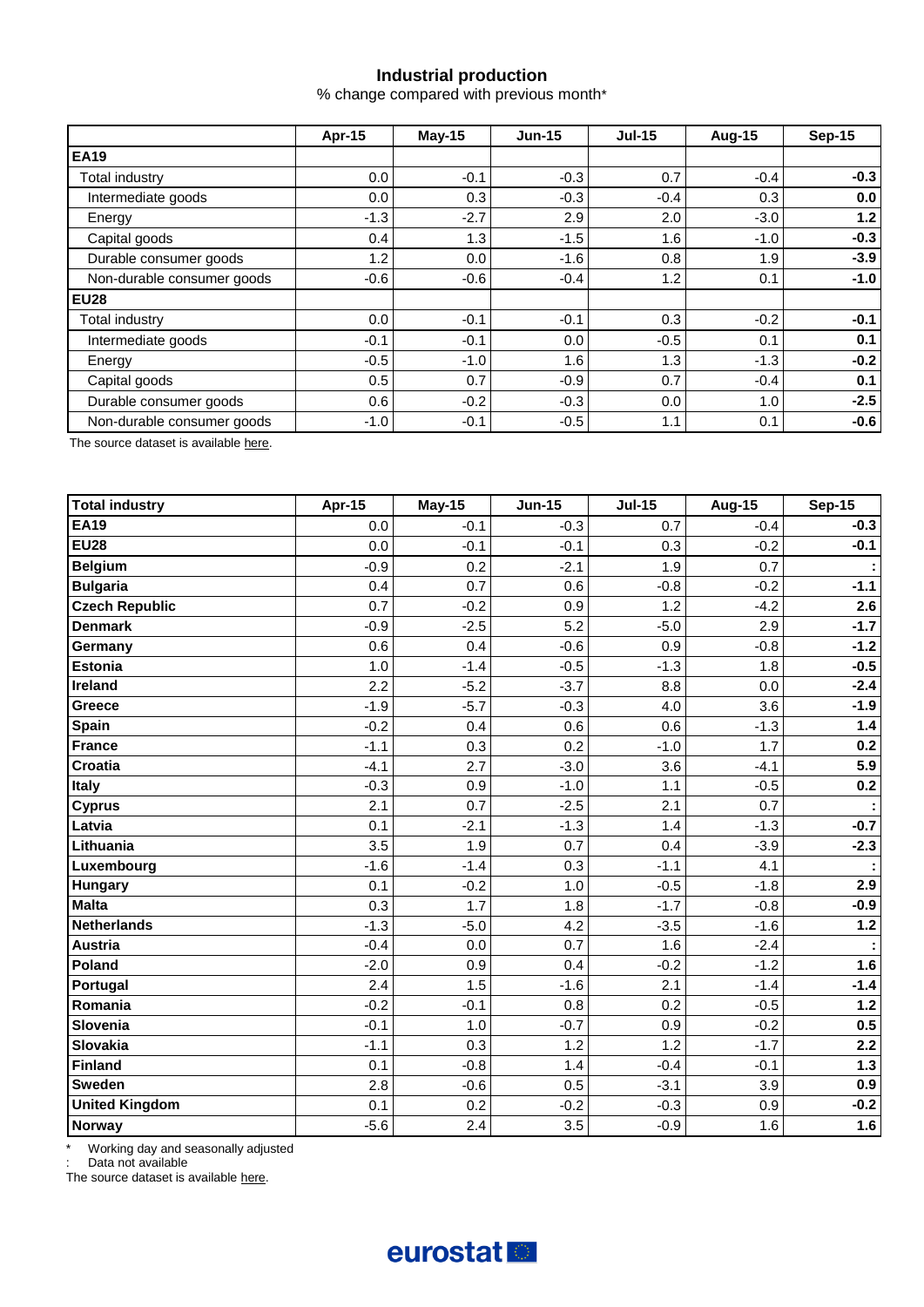# **Industrial production**

% change compared with same month of the previous year\*

|                            | <b>Apr-15</b> | <b>May-15</b> | $Jun-15$ | <b>Jul-15</b> | Aug-15 | <b>Sep-15</b> |
|----------------------------|---------------|---------------|----------|---------------|--------|---------------|
| <b>EA19</b>                |               |               |          |               |        |               |
| Total industry             | 0.7           | 1.7           | 1.5      | 1.8           | 2.2    | 1.7           |
| Intermediate goods         | $-0.1$        | 2.1           | 0.7      | 0.0           | 1.1    | 1.8           |
| Energy                     | 0.7           | $-3.7$        | $-0.2$   | 3.8           | $-1.6$ | $-1.4$        |
| Capital goods              | 1.9           | 3.9           | 2.1      | 1.8           | 4.0    | 2.2           |
| Durable consumer goods     | 1.7           | 4.4           | 0.6      | 1.3           | 6.3    | 2.6           |
| Non-durable consumer goods | $-0.4$        | $-0.2$        | $2.6\,$  | 2.9           | 2.6    | 2.1           |
| <b>EU28</b>                |               |               |          |               |        |               |
| Total industry             | 1.1           | 2.0           | 2.0      | 1.8           | 2.5    | 1.8           |
| Intermediate goods         | 0.6           | 2.2           | 1.3      | 0.4           | 1.0    | 1.4           |
| Energy                     | 1.1           | $-1.2$        | 1.4      | 4.1           | 1.6    | 0.1           |
| Capital goods              | 2.3           | 3.9           | 2.6      | 1.3           | 3.8    | 2.7           |
| Durable consumer goods     | 1.9           | 4.1           | 2.3      | 1.8           | 4.4    | 1.7           |
| Non-durable consumer goods | $-0.8$        | 0.0           | 1.9      | 2.4           | 2.1    | 1.7           |

The source dataset is availabl[e here.](http://appsso.eurostat.ec.europa.eu/nui/show.do?query=BOOKMARK_DS-069601_QID_-25C68083_UID_-3F171EB0&layout=TIME,C,X,0;GEO,L,Y,0;NACE_R2,L,Y,1;INDIC_BT,L,Z,0;S_ADJ,L,Z,1;UNIT,L,Z,2;INDICATORS,C,Z,3;&zSelection=DS-069601INDIC_BT,PROD;DS-069601UNIT,PCH_PRE;DS-069601INDICATORS,OBS_FLAG;DS-069601S_ADJ,SWDA;&rankName1=UNIT_1_2_-1_2&rankName2=INDIC-BT_1_2_-1_2&rankName3=INDICATORS_1_2_-1_2&rankName4=S-ADJ_1_2_-1_2&rankName5=TIME_1_0_0_0&rankName6=GEO_1_2_0_1&rankName7=NACE-R2_1_2_1_1&sortC=ASC_-1_FIRST&rStp=&cStp=&rDCh=&cDCh=&rDM=true&cDM=true&footnes=false&empty=false&wai=false&time_mode=ROLLING&time_most_recent=true&lang=EN&cfo=%23%23%23%2C%23%23%23.%23%23%23)

| <b>Total industry</b> | Apr-15 | <b>May-15</b> | <b>Jun-15</b> | <b>Jul-15</b> | <b>Aug-15</b> | <b>Sep-15</b> |
|-----------------------|--------|---------------|---------------|---------------|---------------|---------------|
| <b>EA19</b>           | 0.7    | 1.7           | 1.5           | 1.8           | 2.2           | 1.7           |
| <b>EU28</b>           | 1.1    | 2.0           | 2.0           | 1.8           | 2.5           | 1.8           |
| <b>Belgium</b>        | $-0.7$ | 0.2           | $-4.5$        | 0.5           | 2.4           |               |
| <b>Bulgaria</b>       | 1.7    | 3.9           | 5.8           | 3.4           | 4.3           | 0.6           |
| <b>Czech Republic</b> | 4.5    | 5.3           | 6.0           | 7.3           | 6.3           | 3.1           |
| <b>Denmark</b>        | 2.5    | 0.4           | 10.5          | 1.4           | 1.9           | $1.4$         |
| Germany               | 1.1    | 2.6           | 1.4           | 1.0           | 3.0           | 0.2           |
| <b>Estonia</b>        | $-0.3$ | $-2.4$        | $-2.5$        | $-6.7$        | $-2.5$        | $-4.1$        |
| Ireland               | 7.9    | $-3.0$        | 26.6          | 22.2          | 17.0          | 14.6          |
| Greece                | 0.4    | $-4.6$        | $-4.8$        | $-1.6$        | 4.3           | 2.8           |
| <b>Spain</b>          | 1.7    | 2.8           | 4.7           | 5.6           | 2.3           | 4.4           |
| France                | 0.4    | 2.5           | 1.1           | $-1.4$        | 1.8           | $1.3$         |
| <b>Croatia</b>        | 1.2    | 4.4           | 1.5           | 3.9           | 2.7           | 5.5           |
| <b>Italy</b>          | 0.1    | 3.1           | $-0.3$        | 2.8           | 1.0           | $1.7$         |
| <b>Cyprus</b>         | 4.5    | 4.8           | $-0.4$        | 3.9           | 2.9           | ÷             |
| Latvia                | 7.6    | 4.2           | 3.7           | 5.4           | 4.0           | 2.0           |
| Lithuania             | 3.0    | 3.2           | 7.6           | 6.6           | 5.5           | $-0.6$        |
| Luxembourg            | 2.2    | $-1.0$        | 0.1           | $-3.3$        | 4.8           |               |
| <b>Hungary</b>        | 6.3    | 6.4           | 5.8           | 3.5           | 6.2           | 7.9           |
| <b>Malta</b>          | 9.1    | 10.8          | 5.9           | 8.9           | 8.5           | 3.5           |
| <b>Netherlands</b>    | $-4.6$ | $-7.1$        | $-1.8$        | $-6.3$        | $-8.9$        | $-5.6$        |
| <b>Austria</b>        | 0.6    | 1.8           | $-0.4$        | 4.1           | 2.0           |               |
| Poland                | 2.5    | 5.1           | 5.1           | 3.9           | 3.1           | 4.1           |
| Portugal              | $-0.7$ | 3.6           | 2.7           | 3.2           | 0.7           | 4.0           |
| Romania               | 4.4    | 1.9           | 3.2           | 3.7           | 3.1           | 3.9           |
| Slovenia              | 4.7    | 6.1           | 3.7           | 3.1           | 5.2           | 6.2           |
| Slovakia              | 3.0    | 1.1           | 6.8           | 11.9          | $-0.4$        | 7.2           |
| Finland               | $-2.1$ | $-3.9$        | 0.2           | $-0.9$        | $-1.3$        | 1.5           |
| <b>Sweden</b>         | 2.5    | 5.3           | 3.2           | 0.0           | 5.1           | $7.1$         |
| <b>United Kingdom</b> | 0.9    | 1.5           | 1.4           | 0.4           | 2.3           | 1.0           |
| Norway                | $-3.5$ | 4.0           | 2.8           | 2.9           | 3.1           | 2.0           |

\* Working day adjusted

: Data not available

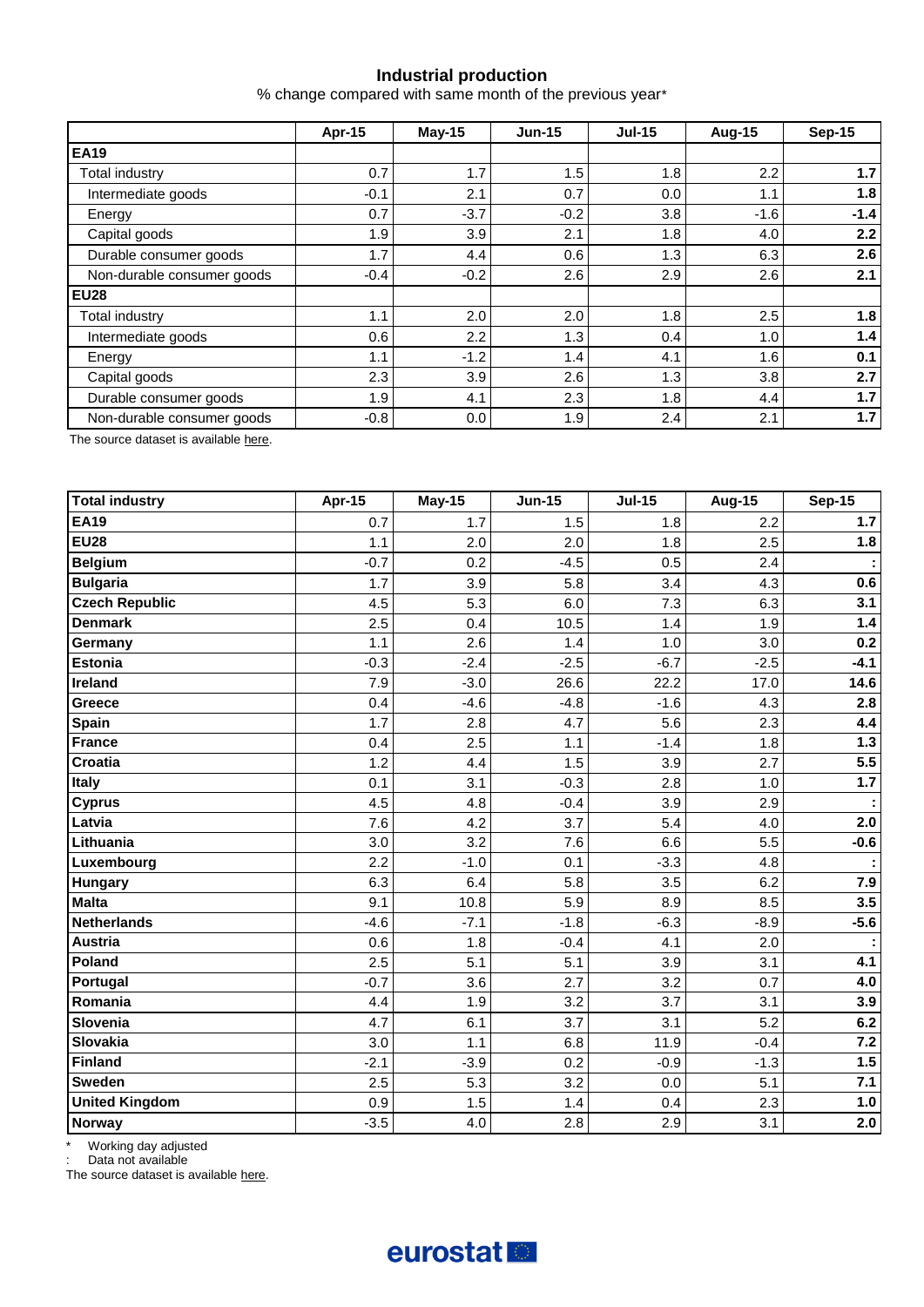#### **Production indices for total industry, working day and seasonally adjusted** (base year 2010)

|                       | 09/14 | 10/14 | 11/14 | 12/14 | 01/15 | 02/15 | 03/15 | 04/15 | 05/15 | 06/15 | 07/15 | 08/15 | 09/15 |
|-----------------------|-------|-------|-------|-------|-------|-------|-------|-------|-------|-------|-------|-------|-------|
| <b>EA19</b>           | 101.0 | 101.2 | 101.3 | 101.9 | 102.0 | 103.0 | 102.6 | 102.5 | 102.4 | 102.2 | 102.9 | 102.5 | 102.1 |
| <b>EU28</b>           | 101.5 | 101.7 | 101.8 | 102.4 | 102.5 | 103.4 | 103.3 | 103.2 | 103.2 | 103.1 | 103.5 | 103.2 | 103.2 |
| <b>Belgium</b>        | 104.6 | 103.0 | 104.5 | 102.7 | 104.3 | 101.1 | 104.3 | 103.3 | 103.6 | 101.4 | 103.3 | 104.0 |       |
| <b>Bulgaria</b>       | 107.4 | 108.3 | 108.4 | 109.6 | 111.4 | 110.6 | 109.1 | 109.5 | 110.2 | 110.9 | 110.0 | 109.8 | 108.6 |
| <b>Czech Republic</b> | 112.0 | 111.2 | 112.5 | 113.7 | 113.7 | 114.7 | 114.5 | 115.3 | 115.0 | 116.0 | 117.4 | 112.6 | 115.5 |
| <b>Denmark</b>        | 104.0 | 104.0 | 103.6 | 104.7 | 102.5 | 102.4 | 106.9 | 105.9 | 103.3 | 108.7 | 103.3 | 106.3 | 104.5 |
| Germany               | 107.7 | 108.0 | 108.1 | 109.2 | 108.9 | 109.1 | 108.6 | 109.3 | 109.7 | 109.0 | 110.0 | 109.1 | 107.8 |
| Estonia               | 131.6 | 130.4 | 131.6 | 130.8 | 127.5 | 128.3 | 127.5 | 128.8 | 127.0 | 126.4 | 124.7 | 126.9 | 126.3 |
| Ireland               | 115.8 | 123.4 | 126.2 | 117.3 | 118.2 | 149.3 | 134.4 | 137.4 | 130.3 | 125.5 | 136.6 | 136.6 | 133.3 |
| Greece                | 85.4  | 88.2  | 88.5  | 87.3  | 87.1  | 89.7  | 90.0  | 88.3  | 83.3  | 83.1  | 86.4  | 89.5  | 87.8  |
| Spain                 | 91.4  | 91.3  | 91.3  | 91.6  | 91.8  | 92.5  | 93.6  | 93.4  | 93.8  | 94.4  | 95.0  | 93.8  | 95.1  |
| <b>France</b>         | 98.2  | 97.4  | 97.0  | 98.6  | 99.1  | 99.6  | 99.6  | 98.5  | 98.9  | 99.0  | 98.0  | 99.7  | 99.8  |
| Croatia               | 92.3  | 92.9  | 95.4  | 95.2  | 91.4  | 94.6  | 96.9  | 92.9  | 95.4  | 92.5  | 95.8  | 91.9  | 97.3  |
| <b>Italy</b>          | 90.5  | 90.6  | 90.9  | 91.5  | 90.9  | 91.5  | 92.0  | 91.7  | 92.5  | 91.6  | 92.6  | 92.1  | 92.3  |
| <b>Cyprus</b>         | 70.8  | 71.1  | 70.3  | 70.9  | 71.0  | 72.2  | 72.4  | 74.0  | 74.5  | 72.7  | 74.2  | 74.8  |       |
| Latvia                | 114.8 | 114.7 | 112.3 | 112.3 | 109.2 | 110.1 | 121.9 | 122.0 | 119.5 | 118.0 | 119.6 | 118.0 | 117.2 |
| Lithuania             | 114.6 | 121.0 | 119.8 | 116.4 | 112.2 | 119.1 | 114.2 | 118.2 | 120.5 | 121.4 | 121.9 | 117.2 | 114.5 |
| Luxembourg            | 98.5  | 97.2  | 99.5  | 103.1 | 98.2  | 100.5 | 100.6 | 98.9  | 97.5  | 97.8  | 96.8  | 100.7 |       |
| <b>Hungary</b>        | 113.6 | 111.3 | 114.7 | 113.6 | 118.7 | 117.6 | 120.5 | 120.6 | 120.4 | 121.6 | 121.0 | 118.8 | 122.3 |
| <b>Malta</b>          | 95.6  | 98.1  | 96.0  | 93.2  | 99.7  | 98.4  | 98.7  | 99.0  | 100.7 | 102.5 | 100.8 | 99.9  | 99.0  |
| <b>Netherlands</b>    | 96.1  | 95.3  | 96.0  | 96.7  | 98.7  | 99.3  | 94.9  | 93.7  | 89.0  | 92.7  | 89.5  | 88.1  | 89.2  |
| <b>Austria</b>        | 108.1 | 108.5 | 106.9 | 110.4 | 110.7 | 111.2 | 110.1 | 109.7 | 109.7 | 110.5 | 112.3 | 109.6 |       |
| Poland                | 114.7 | 115.2 | 115.3 | 117.8 | 118.2 | 119.4 | 120.1 | 117.7 | 118.8 | 119.3 | 119.1 | 117.7 | 119.6 |
| Portugal              | 92.7  | 95.3  | 95.3  | 93.6  | 95.3  | 94.4  | 94.9  | 97.2  | 98.7  | 97.1  | 99.1  | 97.7  | 96.3  |
| Romania               | 128.8 | 129.4 | 129.2 | 129.3 | 130.7 | 131.0 | 131.2 | 131.0 | 130.9 | 131.9 | 132.2 | 131.6 | 133.2 |
| Slovenia              | 100.4 | 102.6 | 102.0 | 102.2 | 104.6 | 105.0 | 105.2 | 105.1 | 106.2 | 105.5 | 106.4 | 106.2 | 106.7 |
| Slovakia              | 124.2 | 126.5 | 124.9 | 127.1 | 127.1 | 127.5 | 129.9 | 128.5 | 128.9 | 130.4 | 132.0 | 129.7 | 132.5 |
| <b>Finland</b>        | 93.7  | 94.5  | 93.9  | 93.7  | 92.5  | 92.6  | 92.9  | 93.0  | 92.3  | 93.6  | 93.2  | 93.1  | 94.3  |
| <b>Sweden</b>         | 92.2  | 93.7  | 93.6  | 94.8  | 92.8  | 94.1  | 94.8  | 97.5  | 96.9  | 97.4  | 94.4  | 98.1  | 99.0  |
| <b>United Kingdom</b> | 97.6  | 97.4  | 97.4  | 97.3  | 97.3  | 97.6  | 98.2  | 98.2  | 98.5  | 98.3  | 98.0  | 98.8  | 98.7  |
| <b>Norway</b>         | 98.8  | 100.1 | 97.8  | 98.1  | 95.3  | 97.8  | 99.2  | 93.6  | 95.8  | 99.2  | 98.3  | 99.9  | 101.5 |

: Data not available